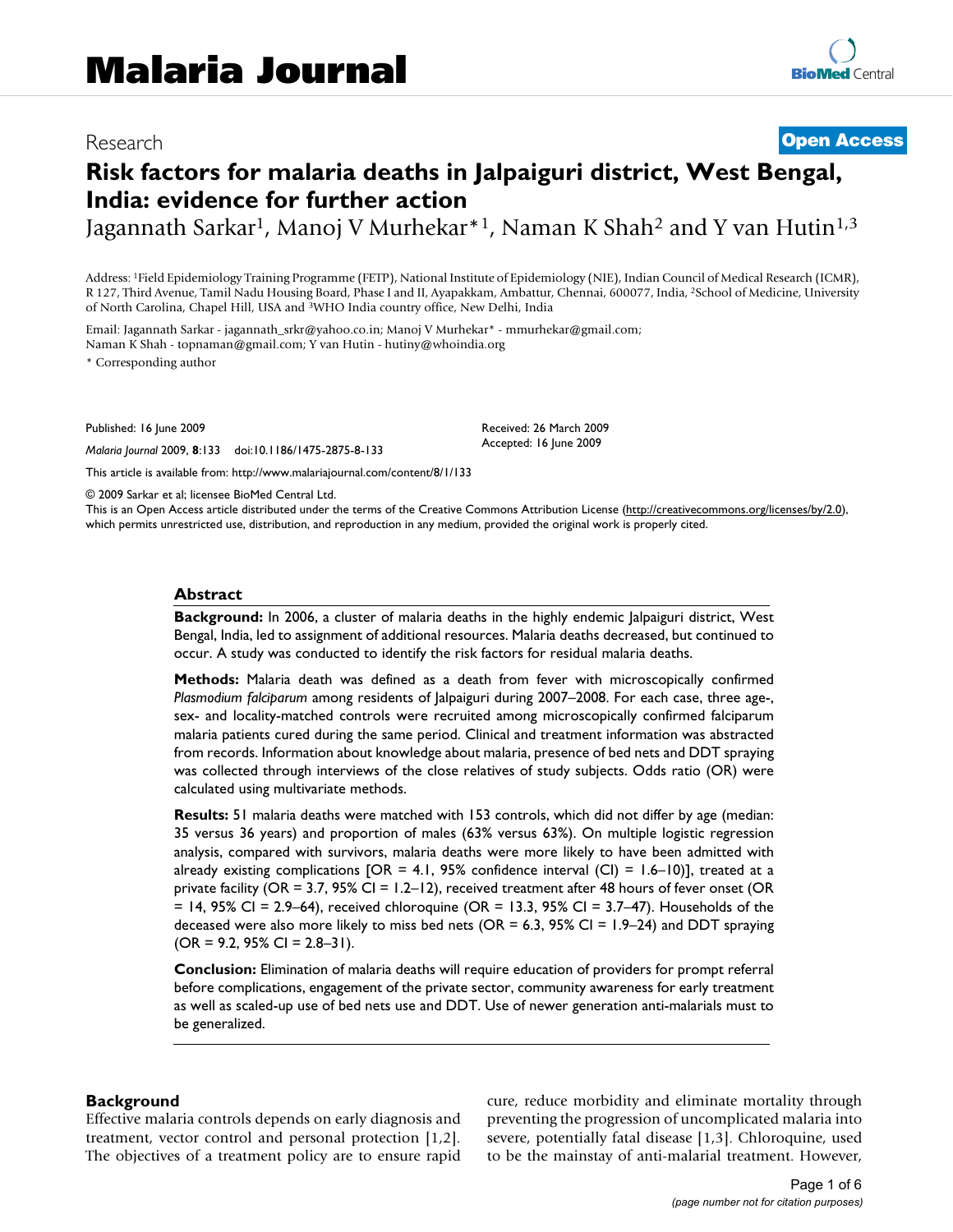growing resistance led the World Health Organization to recommend that all uncomplicated *falciparum* infections be treated with an artemisinin-based combination therapy (ACT). Patients suffering from severe malaria presenting in primary health care facilities should be provided pre-referral treatment and transferred for full parenteral treatment and supportive care [2,3].

In 2007, the Indian National Vector-borne Disease Control Programme (NVBDCP) reported 1,502,742 malaria cases and 1,274 deaths [4]. However, cases and especially deaths may be under-reported. Reasons for under-reporting include management of two thirds of the patients by the private sector, absence of routine death certification in rural areas and poor infrastructure for malaria diagnosis in public health care facilities.

Jalpaiguri district, in the North of the West Bengal state, experiences perennial malaria transmission. During an outbreak in 2003, 842,409 clinical malaria cases and 149 deaths were reported. A 2003 drug resistance study reported 86% treatment failure to chloroquine among falciparum malaria cases. During a subsequent malaria outbreak in 2006, 62,020 confirmed malaria cases and 97 deaths were reported [Government of West Bengal, department of health, unpublished data]. During this outbreak, 40% of the cases and all malaria deaths were due to *Plasmodium falciparum* infection. Review of malaria control activities in the Alipurduar sub-division of the district (that reported 67 malaria deaths in 2006) pointed to inadequate human resources funds and logistics [5]. Deficiencies in the public health care system that normally managed malaria through case finding and treatment had led to a shift towards unqualified private practitioners, leading to poor management, which may have contributed to deaths [5]. The department of health took several measures to address deficiencies identified. It increased inputs for early diagnosis and treatment for patients attending public health facilities, vector control and personal protection measures: The number of malaria laboratory technicians in the district increased from 56 to 94 between 2006 and 2007 (an increase of 164%) and rapid diagnostic kits were provided for early diagnosis. Between 2006 and 2007, number of villages with drug treatment centres also increased from 899 to 1,284 (an increase of 70%). ACT (artesunate + sulphadoxine- pyrimethamine) coverage among falciparum patients attending public health facilities increased from 0% to 67%. In addition, the coverage of insecticide-impregnated bet nets among persons below the poverty lined increased from 0% to 21% during the same time period. However, the coverage of residual spraying with DDT decreased from 48% to 18% [Government of West Bengal, department of health, unpublished data]. Overall, the number of reported deaths reduced by 52% between 2006 and 2007, but they continued to be reported. Thus, a study was undertaken to identify the risk factors associated with a fatal outcome among patients with *falciparum* malaria (No deaths were reported among patient with *Plasmodium vivax* malaria).

# **Methods**

## *Study population and design*

A matched case-control study was conducted in Jalpaiguri district, West Bengal (Projected 2007 population: 3,973,930).

#### *Cases and controls*

A malarial death case was defined as death in a febrile patient with microscopically-confirmed *P. falciparum* infection who resided in Jalpaiguri district between January 2007 and October 2008. Malaria deaths were recruited from the registers of the District Medical Office (DMO). Microscopically-confirmed falciparum malaria patients who were cured after treatment from January 2007 to October 2008 were considered as controls. To obtain these controls, surviving *P. falciparum* positive patients identified during the study period in different health care facilities were line-listed. From this sampling frame, three age-  $(\pm 5 \text{ years})$ , sex- and locality-matched controls were selected for each malaria death case.

## *Sample size*

Assuming a prevalence of exposure among controls of 20% (i.e., treatment in the private sector), choosing a confidence interval (CI) of 95%, deciding for a power of 80% and opting for 3 controls per cases, the required sample size was 42 cases and 126 controls to detect an odds ratio of three. Anticipating a non-response of 10%, plans were made to recruit 47 cases and 141 controls.

#### *Data collection*

Information about demographic and clinical characteristics as well as treatment details were abstracted from the 'malaria death investigation form' available for every malaria death case. For controls, demographic, clinical and treatment details were abstracted from hospital admission records and the malaria register. Information regarding knowledge, attitude, practices regarding malaria (including health-seeking behaviour during the last fever episode), personal protection and vector control measures was collected through interviews of close relatives of the death cases and controls. A pre-tested structured questionnaire was used to collect all information.

#### *Data analysis*

The data analysis included calculation of age and sex-specific malaria death rates per 100,000 population using the projected population for 2007 as denominator and distribution of malaria deaths by month in 2007. With respect to health seeking behaviour, the study made two levels of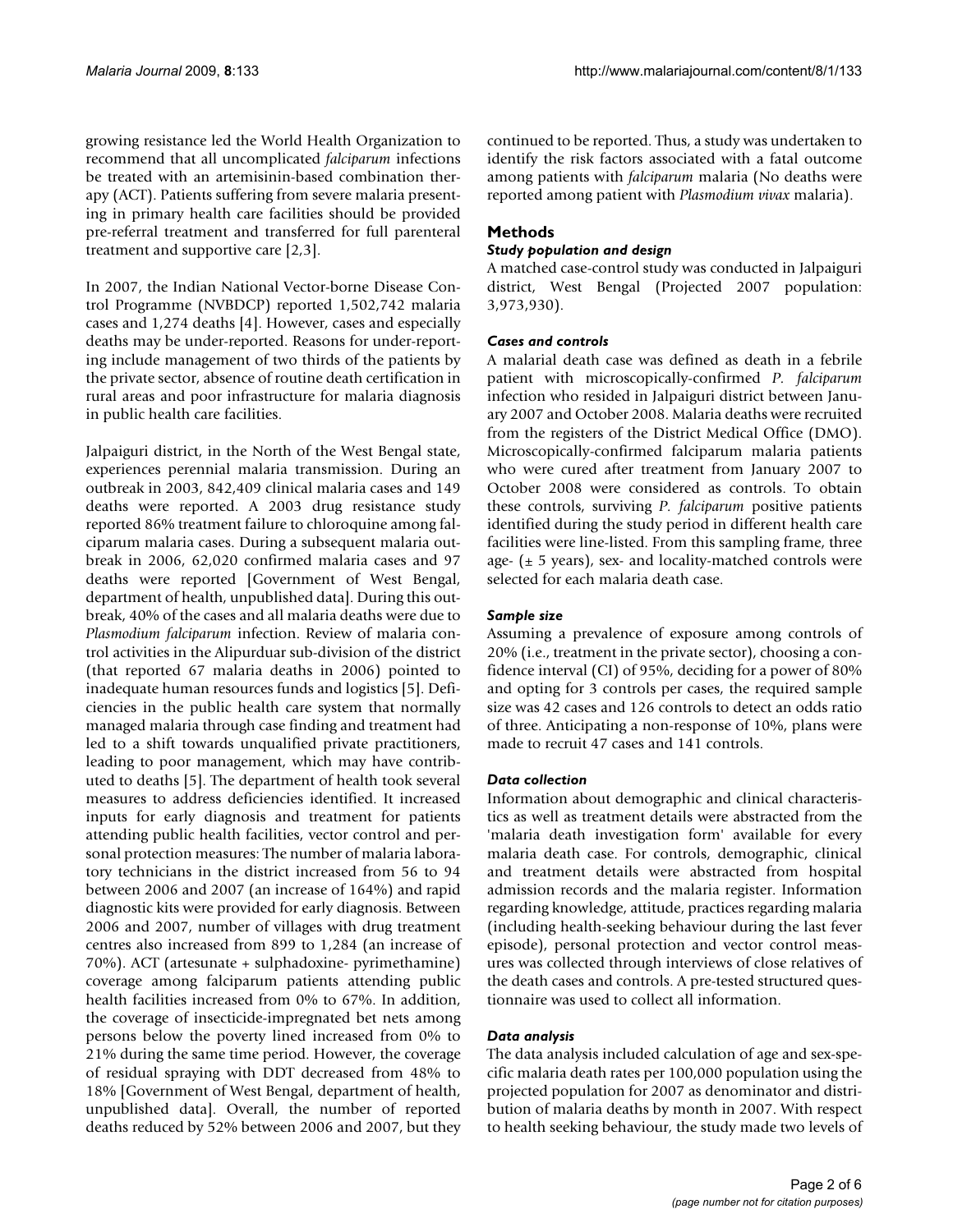comparison. First, it differentiated public health care facilities (sub-centres, primary health care centres, block primary health centres and hospitals) from private facilities (tea garden clinics and private hospitals). Second, it differentiated primary care (sub-centres, primary health care, block primary health centre in the public sector and tea garden clinics in the private sector) versus higher levels (public and private hospitals). A univariate analysis was used to calculate matched odds ratio (MOR) and their 95% confidence intervals (CI). After checking that there were no major differences between the crude and matched odds ratios in univariate analysis, variables with p value < 0.2 in univariate analysis and those of importance from a biological plausibility stand point were then included into a un-conditional logistic regression model as the conditional logistic regression model was unstable. All data analysis was conducted using Epi-info (version 3.5.1).

#### *Human subjects protection*

The institutional ethics committee of the National Institute of Epidemiology, Chennai approved the study protocol. Written informed consent was obtained from the relatives of cases and controls before interviews.

## **Results**

#### *Descriptive epidemiology*

In Jalpaiguri district, 51 malaria deaths were reported from January 2007 to October 2008 (Cumulated incidence of death over 22 months: 1.3 per 100,000). Malaria deaths were more common among males (1.5 per 100,000) and children under five years of age (2.3 per 100,000, Table 1). In 2007, malaria deaths occurred throughout the year, peaked during the rains, between May and July. They were reported from 11 out of 13 blocks. Blocks with high incidence of malaria deaths were remote, covered with tea plantations or forests, populated by poor people who often had to rely on the informal private sector or on private health care facilities in tea gardens.

#### *Analytic epidemiology*

The 51 malaria death cases were matched with 153 controls. Cases and controls did not differ by age (Median: 35 versus 36 years) and proportion of males (63% versus 63%). Compared with survivors, malaria deaths were more likely to have been admitted with clinical manifestations of severe malaria (defined as unconsciousness, convulsions, coma, respiratory distress, circulatory collapse, haemoglobinuria and jaundice [6], MOR = 5.7, 95% CI =  $2.5-13$ ], to have been treated in the private sector (i.e., Non-government health care facilities, often staffed with poorly qualified health care workers, MOR = 17, 95% CI, 5.1–56) and to have received anti-malarial treatment > 48 hours after fever onset (MOR = 19, 95% CI = 2.1– 170). Malarial deaths were more likely to have received chloroquine (MOR =  $6.4$ ,  $95\%$  CI =  $2.6-15$ ) and to live in houses without bed nets (treated or untreated,  $MOR = 5.8$ , 95% CI = 2.4–14). Absence of visits by health workers (MOR = 8.6, 95%  $CI = 2.3-32$  and absence of DDT spraying in the house were also significantly associated with malarial death (MOR = 2.6, 95% CI = 1.3–5.2, Table 2).

Variables significantly associated with malarial deaths in unconditional logistic regression model included presence of complications already upon admission (adjusted odds ratio [AOR] = 4.1, 95% CI = 1.6–10), management in the private sector (AOR = 3.7, 95% CI =  $1.2 - 12$ ), delayed anti-malaria treatment (AOR = 14, 95% CI = 2.9– 64), use of chloroquine (AOR = 13, 95% CI = 3.7–47), absence of bed nets in the house (AOR =  $6.3$ ,  $95\%$  CI = 1.9–24) and absence of DDT spraying in the household  $(AOR = 9.2, 95\% CI = 2.9 - 31, Table 3.)$ 

#### **Discussion**

Patients diagnosed with malaria, should be treated early with safe and effective anti-malarial drugs, preferably within 24 hours of the onset of symptoms [6]. Inadequate and delayed treatment of uncomplicated malaria, especially in the non-immune patient may result in progression to severe malaria, which is associated with a high case fatality rate. In India, delay in treatment as well as presence of complications on admission were found to be key determinants of mortality [7-9].

In Jalpaiguri, delay in starting the anti-malarial treatment 48 hours after fever onset was significantly associated with

| Table I: Cumulated malaria mortality incidence by age and sex, Jalpaiguri district, West Bengal, India, January 2007–October 2008 |
|-----------------------------------------------------------------------------------------------------------------------------------|
|-----------------------------------------------------------------------------------------------------------------------------------|

|           | Demographic characteristics | Malaria deaths  | 2007 population | Mortality (per 100,000 population) $*$ |
|-----------|-----------------------------|-----------------|-----------------|----------------------------------------|
| Age group | $<$ 5 year                  | $\overline{10}$ | 431,992         | 2.3                                    |
|           | $5 - 14$ year               | 18              | 1,059,117       | 1.7                                    |
|           | $15-29$ year                | П               | 1,065,175       | 1.0                                    |
|           | 30-49 year                  | 6               | 998,483         | 0.6                                    |
|           | $50$ year $+$               | 6               | 419,163         | $\mathsf{I}$ .4                        |
| Sex       | Male                        | 31              | 2,046,504       | 1.5                                    |
|           | Female                      | 20              | 1,927,436       | 1.0                                    |
| Total     |                             | 51              | 3,973,930       | 1.3                                    |

Cumulative rate for 22 months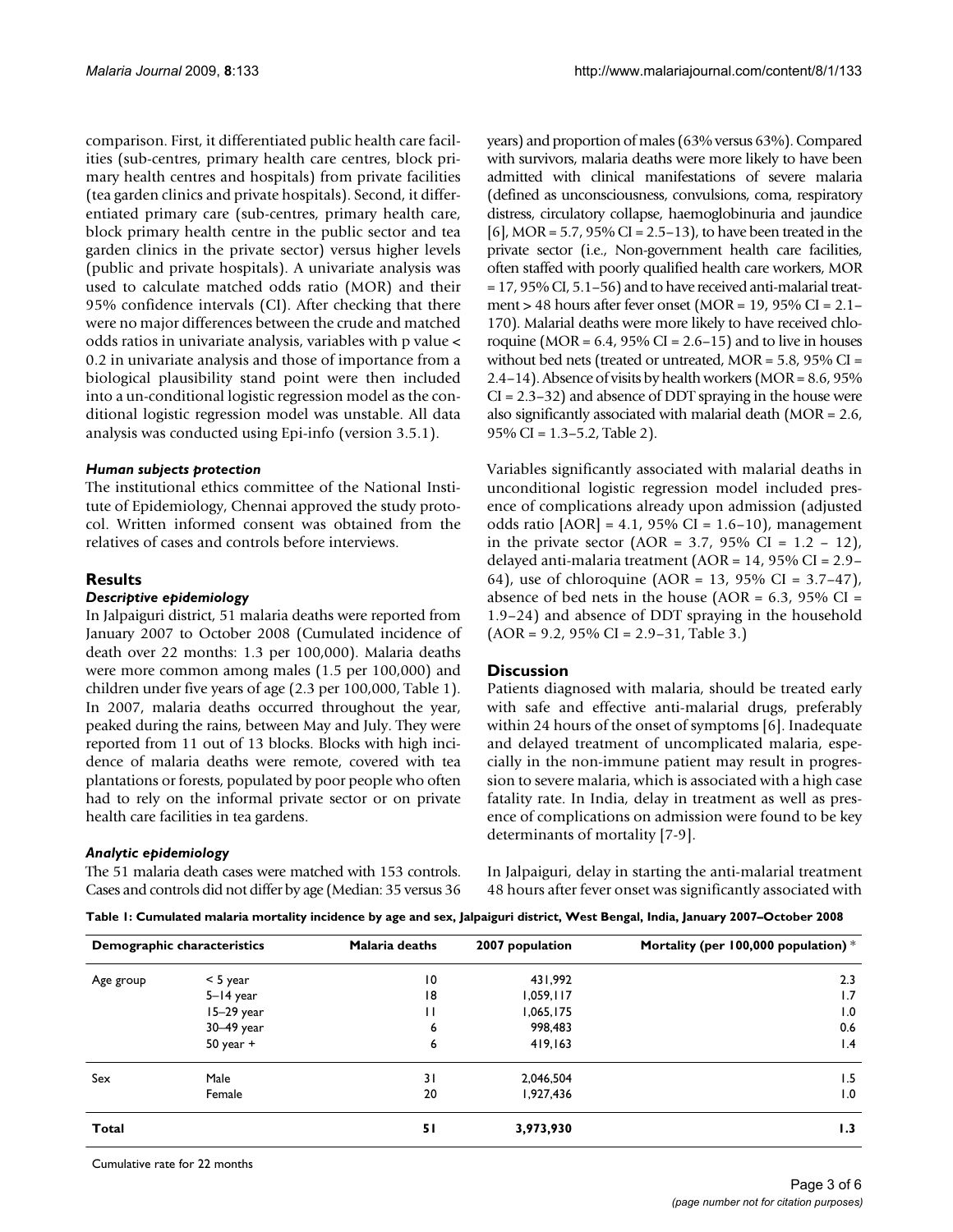| <b>Exposure variables</b>         |                                     | Cases ( $n = 51$ ) |    | Controls ( $n = 153$ ) |                | <b>MOR</b>   | 95% CI        |
|-----------------------------------|-------------------------------------|--------------------|----|------------------------|----------------|--------------|---------------|
|                                   |                                     | #                  | %  | #                      | %              |              |               |
| Socio-demographic characteristics | Living below poverty level          | 49                 | 92 | 147                    | 97             | 0.83         | $0.31 - 2.4$  |
|                                   | Being illiterate*,                  | 43                 | 84 | 132                    | 86             | 0.82         | $0.32 - 2.3$  |
|                                   | Being in a daily worker family      | 24                 | 47 | 59                     | 39             | 1.7          | $0.84 - 4.3$  |
| Treatment                         | Complications on admission          | 36                 | 90 | 77                     | 52             | 5.7          | $2.5 - 13$    |
|                                   | Treated at private facility         | 25                 | 49 | $\mathbf{1}$           | 7              | 17           | $5.1 - 56$    |
|                                   | Treatment started >48 hours         | П                  | 22 | 15                     | 0              | 19           | $2.1 - 170$   |
|                                   | Treated with chloroquine            | 44                 | 86 | 73                     | 48             | 6.4          | $2.6 - 15$    |
|                                   | Treated in primary care             | 45                 | 78 | 142                    | 54             | 0.56         | $0.19 - 1.67$ |
| Prevention in the last 12 months  | Household not sprayed with DDT      | 26                 | 51 | 42                     | 27             | 2.6          | $1.3 - 5.3$   |
|                                   | No bed net                          | 40                 | 78 | 63                     | 41             | 5.8          | $2.4 - 14$    |
|                                   | No house visit by health workers    | 21                 | 41 | 25                     | 16             | 8.6          | $2.3 - 32$    |
| Knowledge                         | Mosquito bite can cause malaria     |                    | 2  | 15                     | $\overline{0}$ | 0.22         | $0.03 - 1.4$  |
|                                   | Malaria is curable                  | 2                  | 4  | 5                      | 3              | $\mathbf{L}$ | $0.22 - 6.1$  |
|                                   | Malaria causes anaemia              | 29                 | 57 | 91                     | 59             | 0.94         | $0.42 - 2.4$  |
|                                   | Fever may kill if not treated early | 49                 | 96 | 139                    | 91             | 0.53         | $0.14 - 2.3$  |
|                                   | Blood test necessary when fever     | 2                  | 4  | $\overline{10}$        | 6              | 0.83         | $0.31 - 2.4$  |
|                                   | Malaria affects children            | 3                  | 6  | 27                     | 8              | 0.82         | $0.32 - 2.3$  |
|                                   | Malaria affects pregnant women      | 3                  | 6  | 2                      |                | 1.7          | $0.84 - 4.3$  |
|                                   | ITN prevent malaria                 | 5                  | 10 | 10                     | 6              | 5.7          | $2.5 - 13$    |

#### **Table 2: Frequency of selected exposures among cases and controls, Jalpaiguri district, West Bengal, India, 2007–8**

Confidence interval

\*For young children, the literacy status of the head of family was considered

\*Defined as the incapacity to read and write in the local language

\*Fever onset

\*Knowledge of the case-patients (deceased) and control subjects (survivors) assessed indirectly by proxy interviews of family members in both situations to ensure comparability of the data collection method

\*Insecticide-impregnated mosquito nets

death among falciparum malaria patients. This delay may be due to a combination of patient behaviour and health care access/quality issues. The association between presence of complications of malaria on admission and malaria death also suggests a delay in starting treatment.

Use of the appropriate anti-malarial drug is a key pre-requisite for malaria control and mortality reduction [2,6]. Combination therapies are preferred as they delay the emergence or spread of resistance [1,6]. ACT is highly efficacious and recommended in endemic regions. Considering the past history of chloroquine resistance in the district [\[10](#page-5-0)] and malarial deaths in 2006, ACT was made available in the block primary health centres. However, the results of the present study suggest that its use is still insufficient (almost half of control-subjects in the study received chloroquine) and that the failure to generalize this new treatment protocol contributed to the persistence of deaths.

As much as 30% of the population in the district resided in tea gardens and received treatment from private clinics there [5]. Malaria death was implicated with receiving treatment from private facilities in a previous study in

| Table 3: Exposures associated with malarial death in unconditional logistic regression, Jalpaiguri district, West Bengal, India, 2007–8 |  |  |  |
|-----------------------------------------------------------------------------------------------------------------------------------------|--|--|--|
|-----------------------------------------------------------------------------------------------------------------------------------------|--|--|--|

| <b>Characteristics</b>                     | Crude odds ratio | <b>Adjusted odds Ratio</b> | 95% confidence interval |
|--------------------------------------------|------------------|----------------------------|-------------------------|
| Complications on admission                 | 5.7              | 4.1                        | $1.6 - 10$              |
| Treated at private facility                | 17               | 3.7                        | $1.2 - 12$              |
| Treatment started >48 hours of fever onset | 19               | 14                         | $2.9 - 64$              |
| Treated with chloroquine                   | 6.4              | 13                         | $3.7 - 47$              |
| Household not equipped with bed nets       | 5.8              | 6.3                        | $1.9 - 24$              |
| Household not sprayed with DDT             | 2.6              | 9.2                        | $2.8 - 31$              |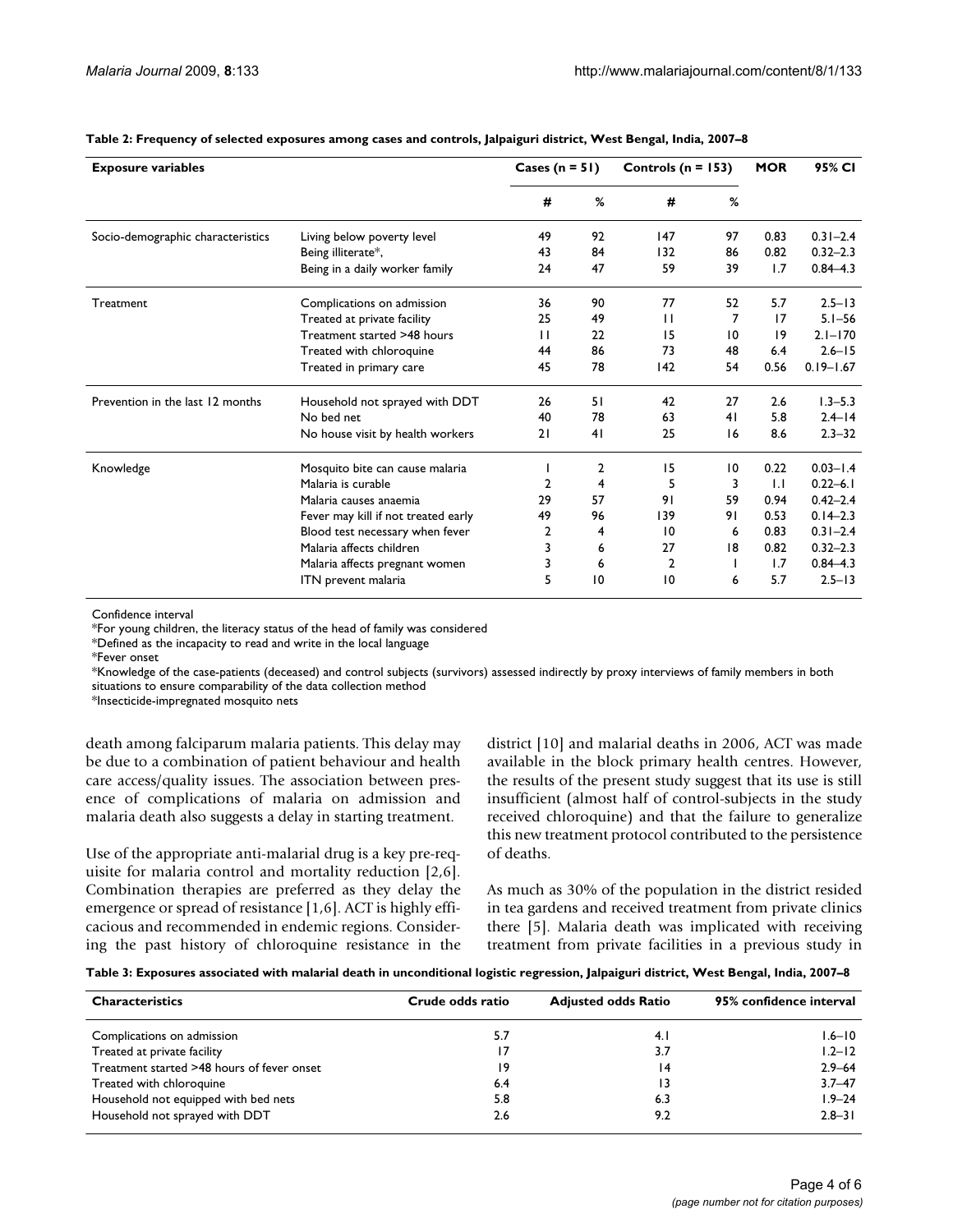Orissa [7]. In 2006, a survey of practitioners in private facilities in Jalpaiguri indicated that knowledge of malaria treatment and dangers signs was sub-optimal and lower than what was found in the public sector [5]. It is, therefore, necessary to educate the private providers in Jalpaiguri about the need to use the right anti-malarial drugs. This would not only reduce the case fatality but would also prevent development of resistance. Further professional training must also address early referral in the case of danger signs.

Not having at least one bed net in the house was associated with malaria death in this study. Use of bed nets is an important measure to prevent malaria and is one of the strategies of World Health Organization's Roll Back Malaria programme [2]. Insecticide-treated nets can reduce deaths in children by one fifth and episodes of malaria by half [11]. However, since we compared malaria deaths with malaria survivors, the reasons for the protective effect of bed nets are unclear. One possibility could be that bed nets reduced the intensity of infection. The other possibility could be that ownership of bed net was a surrogate marker of socio-economic status, through residual confounding. Only two variables were examined reflecting income: being the poverty line and belonging to the family of a daily labourer. Following the 2006 cluster of deaths, insecticide-treated bed nets were distributed. However, in 2007, in high-risk areas, only 5% of the population and 21% of the below poverty line families were covered. Furthermore, the proportion of houses coverage of DDT spraying activities decreased from 48% in 2006 to 18% in 2007. This failure to spray was also a risk factor for deaths in this study.

This study had a number of limitations. First, the information about clinical and treatment details from cases and controls was collected from available records instead of prospectively. Second, the study only included malaria deaths reported to the district medical officer. Malaria deaths occurring in the private sector were probably less likely to be reported than those occurring in the public sector. Thus, the study may have underestimated the proportion of death cases from the private sector. This limitation would have led to an under-estimation of the true odds ratio and does not affect the capacity of the study to conclude. Third, it is possible that respondents' knowledge about malaria and information about DDT spraying might have been influenced by the clinical outcome of study subjects. Fourth, presence of at least one bed net was considered as a proxy for use of bed nets in the house, as information about exact bed nets coverage in households and use was not collected during the study.

In conclusion, malaria deaths continue to occur in Jalpaiguri district despite additional investments in the antimalaria programme. Based on these findings, a number of recommendations could be proposed. First, the Department of Health needs to sustain the inputs provided in the district in terms of rapid diagnostic kits, ACT and funds. It is also necessary to reach sufficient coverage (80%) of bed nets through more distribution, particularly to families living below the poverty line. Second, medical officers in primary care facilities need to be educated about early referral of malaria cases presenting with complications. Third, programme managers need to generate community awareness about malaria, including the need to seek prompt treatment for fever. Fourth, spray teams must catch up with the setbacks observed in terms of DDT spraying, particularly in high-risk areas. Fifth, private practitioners must be educated about use of appropriate antimalarials, management of severe malaria and early referral. Specifically, to address issues in the private sector, an intervention based upon a pilot public-private partnership with tea plantations is now being considered in the district. This intervention would include additional training to improve curative and preventative malaria control, and an agreement by which ACT and bed nets could be supplied to tea garden industry for better malaria case management and prevention of transmission. Implementation of these measures must be monitored, including impact assessments using surveillance data, so that malaria deaths in Jalpaiguri can be eliminated.

#### **Conflict of interests**

The authors declare that they have no competing interests.

#### **Authors' contributions**

JS collected and analyzed the data, and drafted the manuscript. MVM participated in the study design, performed data analysis and drafted the manuscript. YH made substantial contributions to conception and design of the study. NKS and YH revised the manuscript critically for intellectual content. All authors read and approved the final manuscript.

#### **Acknowledgements**

We would like to thank Dr. P. Manickam for his help with the data analysis.

#### **References**

- 1. World Health Organization: *Guidelines for the treatment of malaria. 2006* [\[http://www.who.int/malaria/docs/](http://www.who.int/malaria/docs/TreatmentGuidelines2006.pdf) [TreatmentGuidelines2006.pdf](http://www.who.int/malaria/docs/TreatmentGuidelines2006.pdf)]. [cited 2009 Feb 23].
- 2. World Health Organization: *World Malaria Report 2008* 2008 [\[http://](http://apps.who.int/malaria/wmr2008/malaria2008.pdf) [apps.who.int/malaria/wmr2008/malaria2008.pdf](http://apps.who.int/malaria/wmr2008/malaria2008.pdf)]. WHO, Geneva WHO/HTM/GMP/2008.1.
- 3. National Vector borne disease control programme and National Institute of Malaria Research: *Guidelines for diagnosis and treatment of malaria in India 2009* [[http://www.nvbdcp.gov.in/Doc/Guidelines-](http://www.nvbdcp.gov.in/Doc/Guidelines-Diagnosis-Treatment-Mal-2009.pdf)[Diagnosis-Treatment-Mal-2009.pdf\]](http://www.nvbdcp.gov.in/Doc/Guidelines-Diagnosis-Treatment-Mal-2009.pdf). Government of India
- 4. National Vector borne disease control programme: **Malaria Situation in India.** [<http://www.nvbdcp.gov.in/Doc/mal-feb-09.pdf>]. Government of India, Ministry of Health and Family Welfare
- 5. Sharma PK, Sen TK, Ramakrishnan R, Hutin Y, Gupte MD: **Lack of access to public health care, shift towards unqualified private providers and malaria deaths in Jalpaiguri district, West**